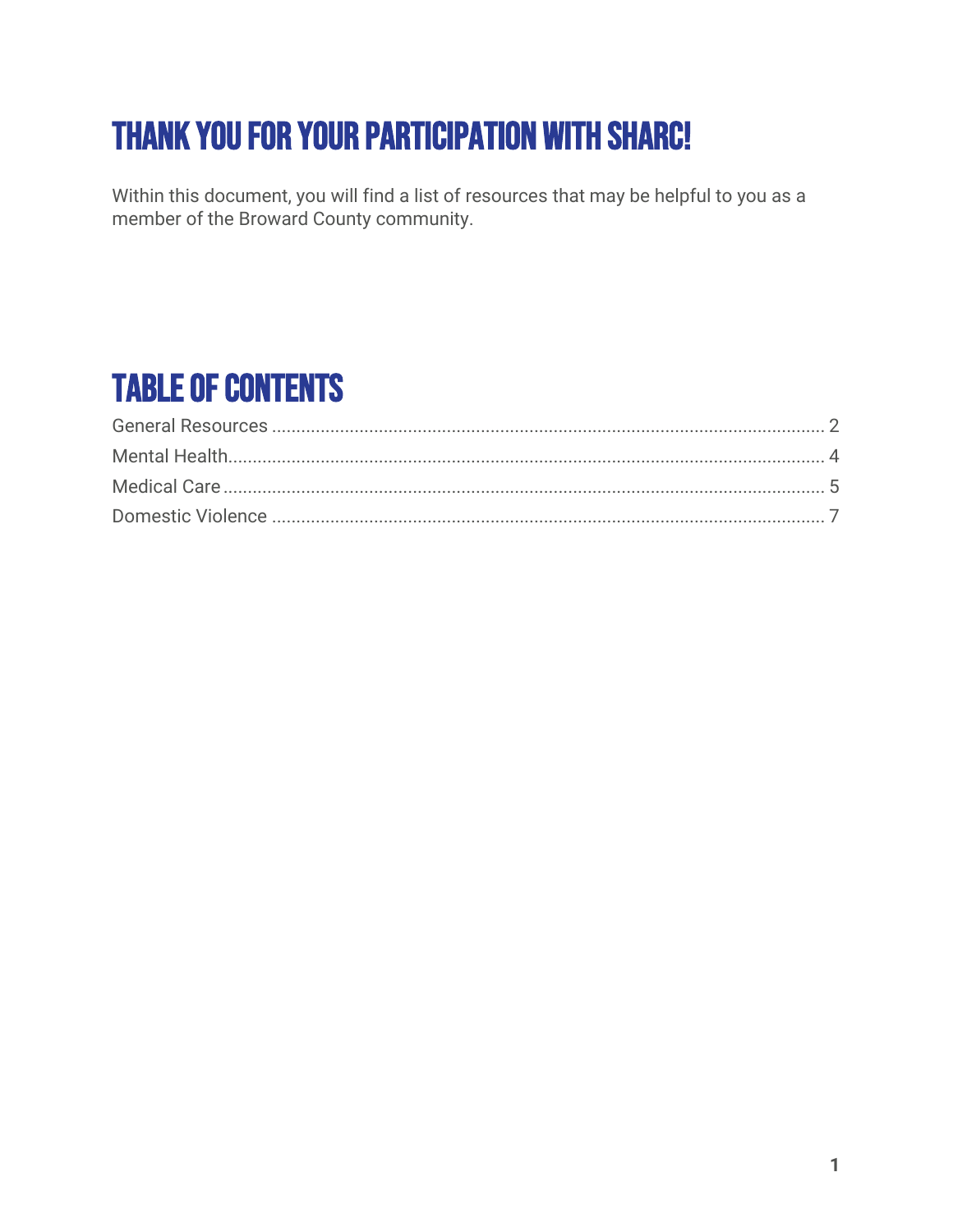### <span id="page-1-0"></span>General Resources

#### **Broward County Health Department**

Provides STI testing and treatment services.



#### **The Pride Center**

LGBTQ+ center, Senior Services, HIV testing, couples counseling, financial planning, fitness classes, and more.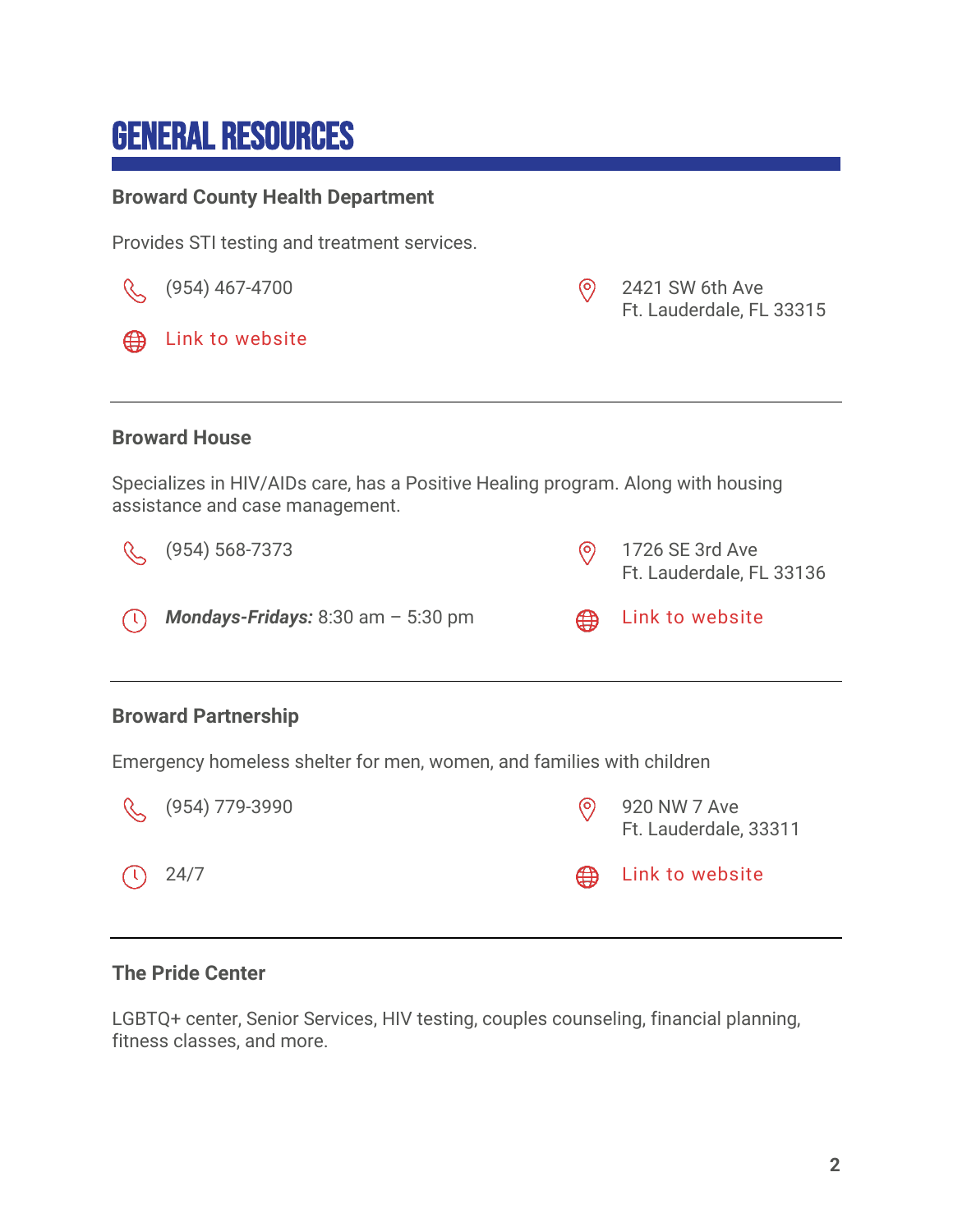

*Mondays-Fridays:* 10 am – 10 pm *Saturdays & Sundays:* 12 pm – 5 pm



(954) 463-9005 2040 North Dixie Hwy Wilton Manors, 33305



**Example 13** [Link to website](https://www.pridecenterflorida.org/)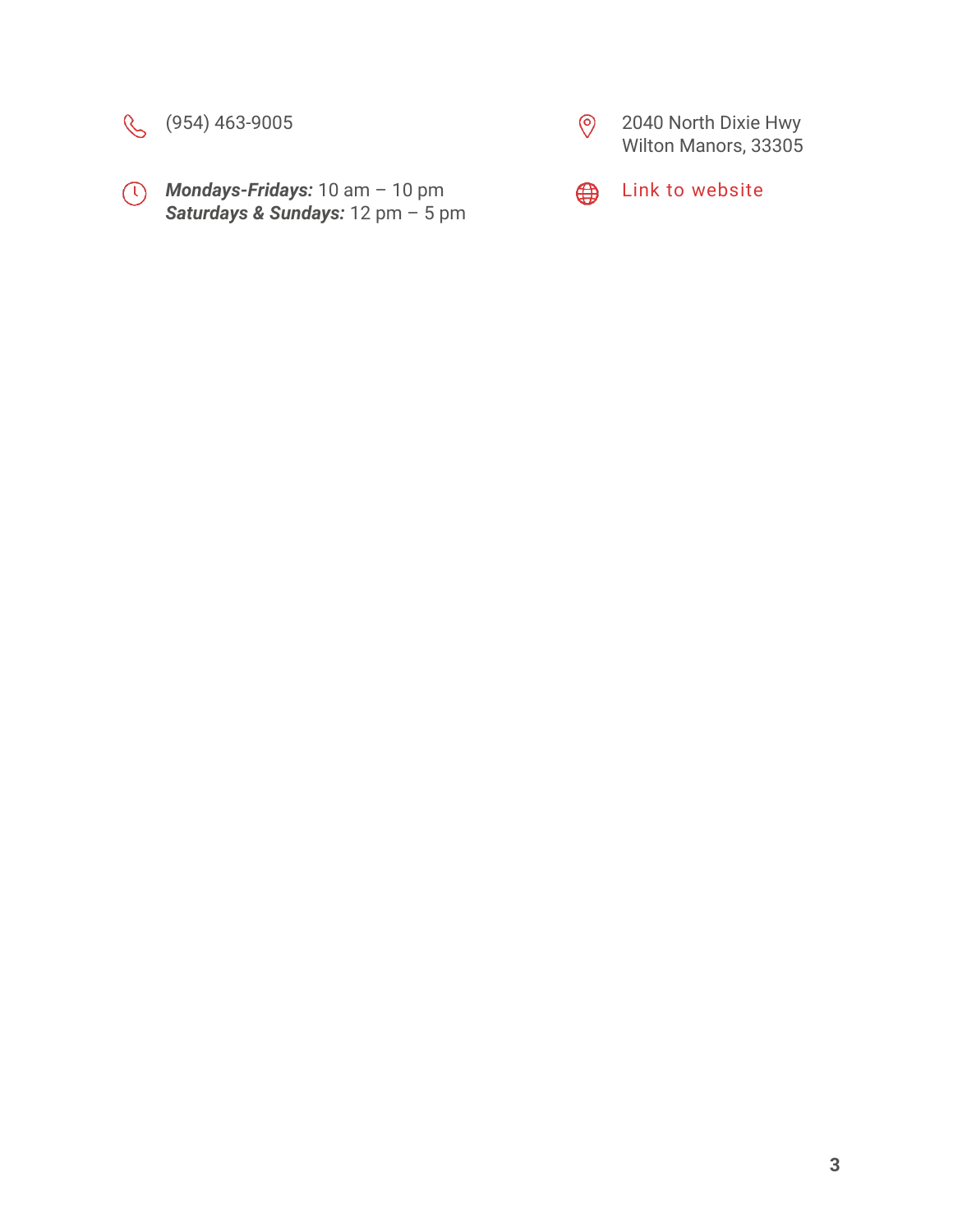# <span id="page-3-0"></span>Mental Health

### **Archways**

Provides mental health, substance use, case management, employment and residential services.



Holds individual and group counseling along with LGBTQ services.





(954) 764-5150 2312 Wilton Drive Wilton Manors, FL 33305



**Example 13 [Link to website](https://www.sunserve.org/)**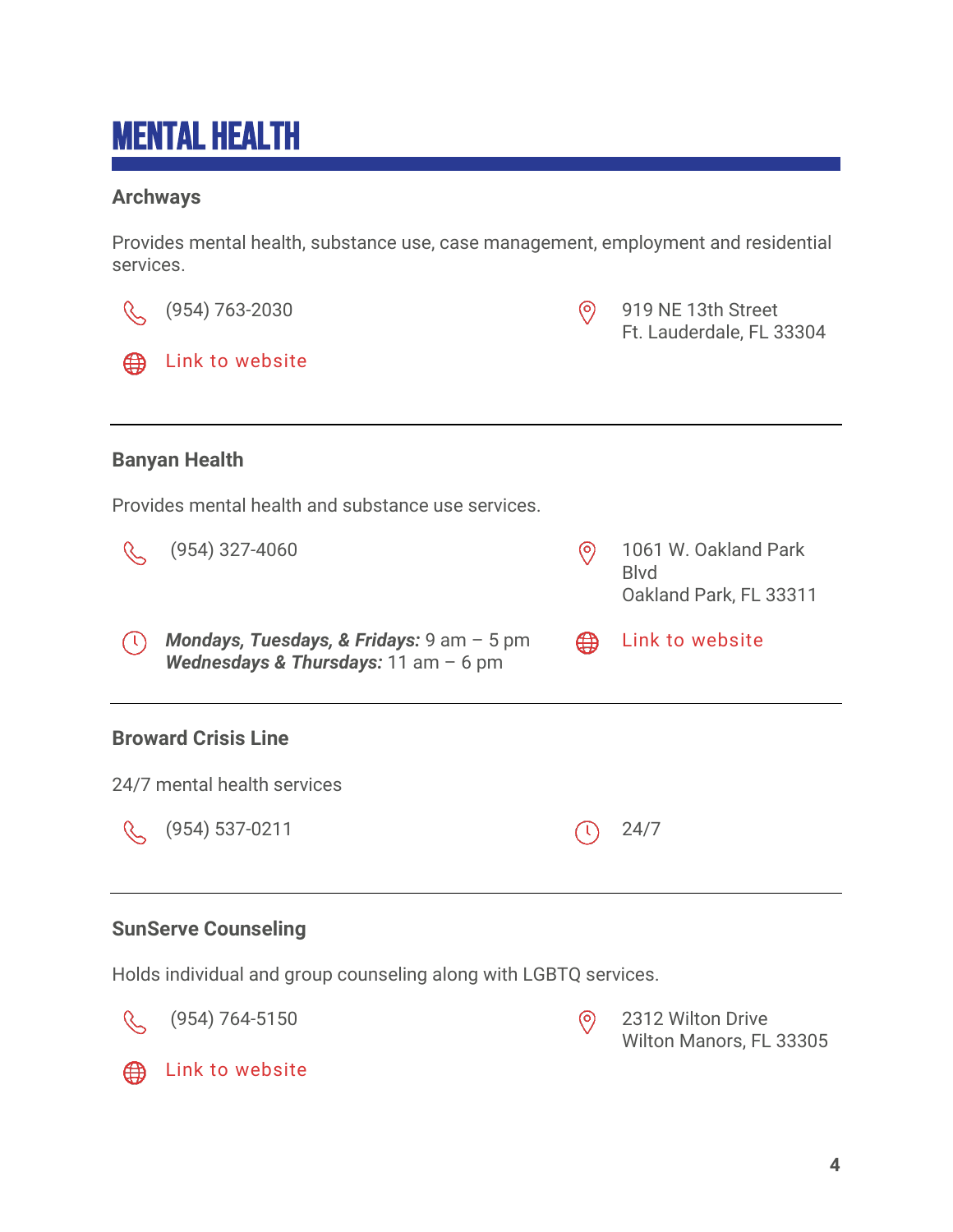## <span id="page-4-0"></span>Medical Care

#### **Care Resource Community Health Center**

Provides mental health and substance abuse counseling. Specialized LGBTQ therapy and provides HIV specialty care, along with risk reduction counselling.

|                                                                                                                              | (954) 567-7141     | $\circledcirc$ | 871 W Oakland Park Blvd<br>Ft. Lauderdale, FL 33311 |  |  |  |
|------------------------------------------------------------------------------------------------------------------------------|--------------------|----------------|-----------------------------------------------------|--|--|--|
| ₩                                                                                                                            | Link to website    |                |                                                     |  |  |  |
|                                                                                                                              |                    |                |                                                     |  |  |  |
| <b>Centralized Intake and Eligibility Determination</b>                                                                      |                    |                |                                                     |  |  |  |
| Centralized entry point to determine eligibility for all Broward County HIV services, such<br>as the Ryan White Parts A & B. |                    |                |                                                     |  |  |  |
|                                                                                                                              | $(954) 566 - 1417$ | ⊕              | Link to website                                     |  |  |  |
|                                                                                                                              |                    |                |                                                     |  |  |  |
| <b>Citrus Health Network, Inc.</b>                                                                                           |                    |                |                                                     |  |  |  |
| Provides emergency services, crisis intervention, and outpatient services. Also provides<br>HIV/AIDs services.               |                    |                |                                                     |  |  |  |
|                                                                                                                              | $(305)$ 825-0300   | $\circledcirc$ | 4175 W 20th Ave<br>Hialeah, FL 33012                |  |  |  |
|                                                                                                                              | 24/7               | ∰              | Link to website                                     |  |  |  |

#### **Comprehensive Care Center**

HIV testing, primary care services, nutrition, mental health, and pharmacy counseling



(954) 467-0880 1101 NW 1st Street

Ft. Lauderdale, 33311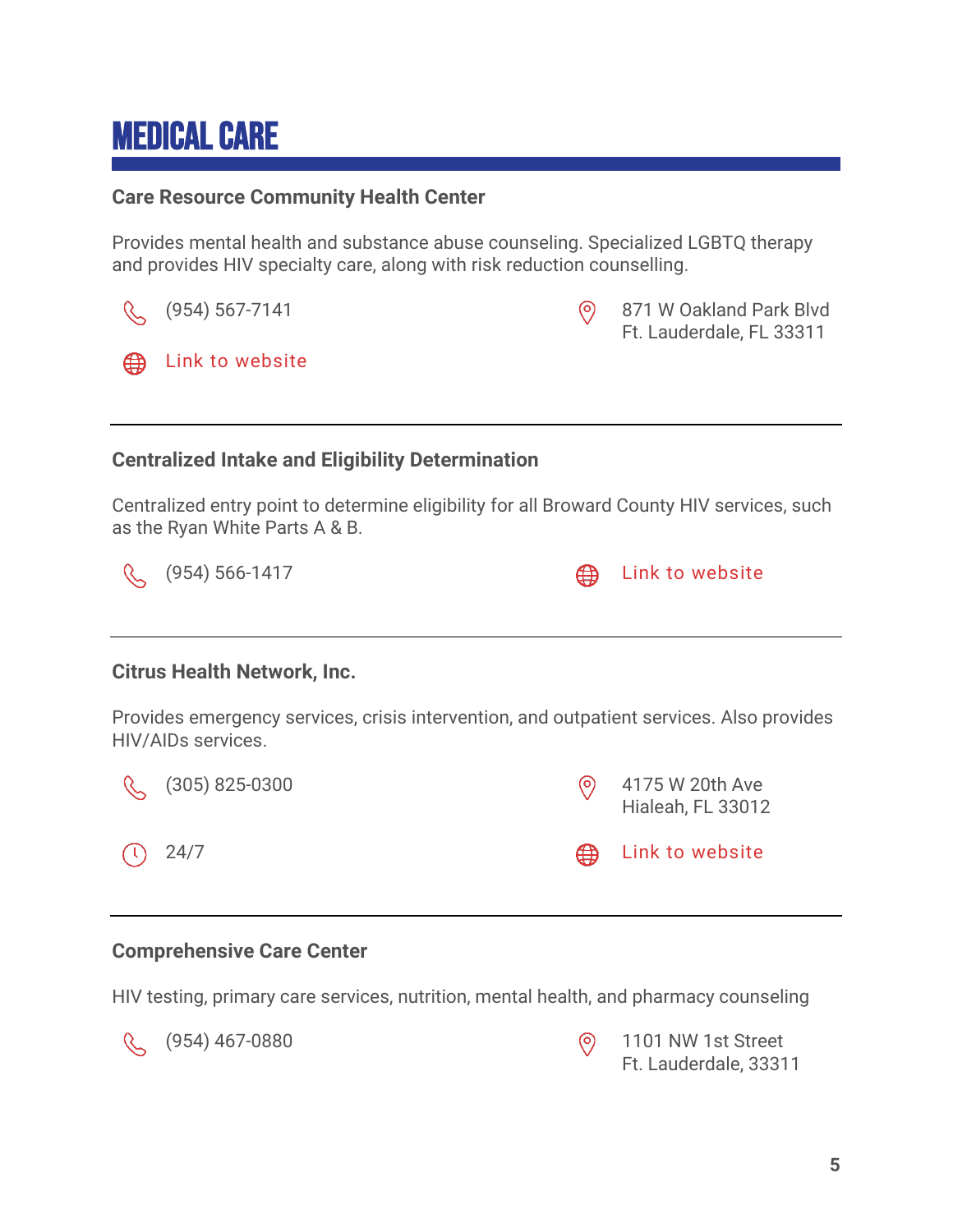



### **Example 15** Link to [website](https://www.browardhealth.org/locations/comprehensive-care-center)

#### **Pride Institute – Fort Lauderdale Hospital**

Provides substance abuse services, along with LGBTQ services. Also provides service for HIV and chronic illness.

 $\mathcal{C}$ 

**ED** Link to [website](https://pride-institute.com/)



(877) 774-3346 (877) 890 1601 E Las Olas Blvd Ft. Lauderdale, FL 33301